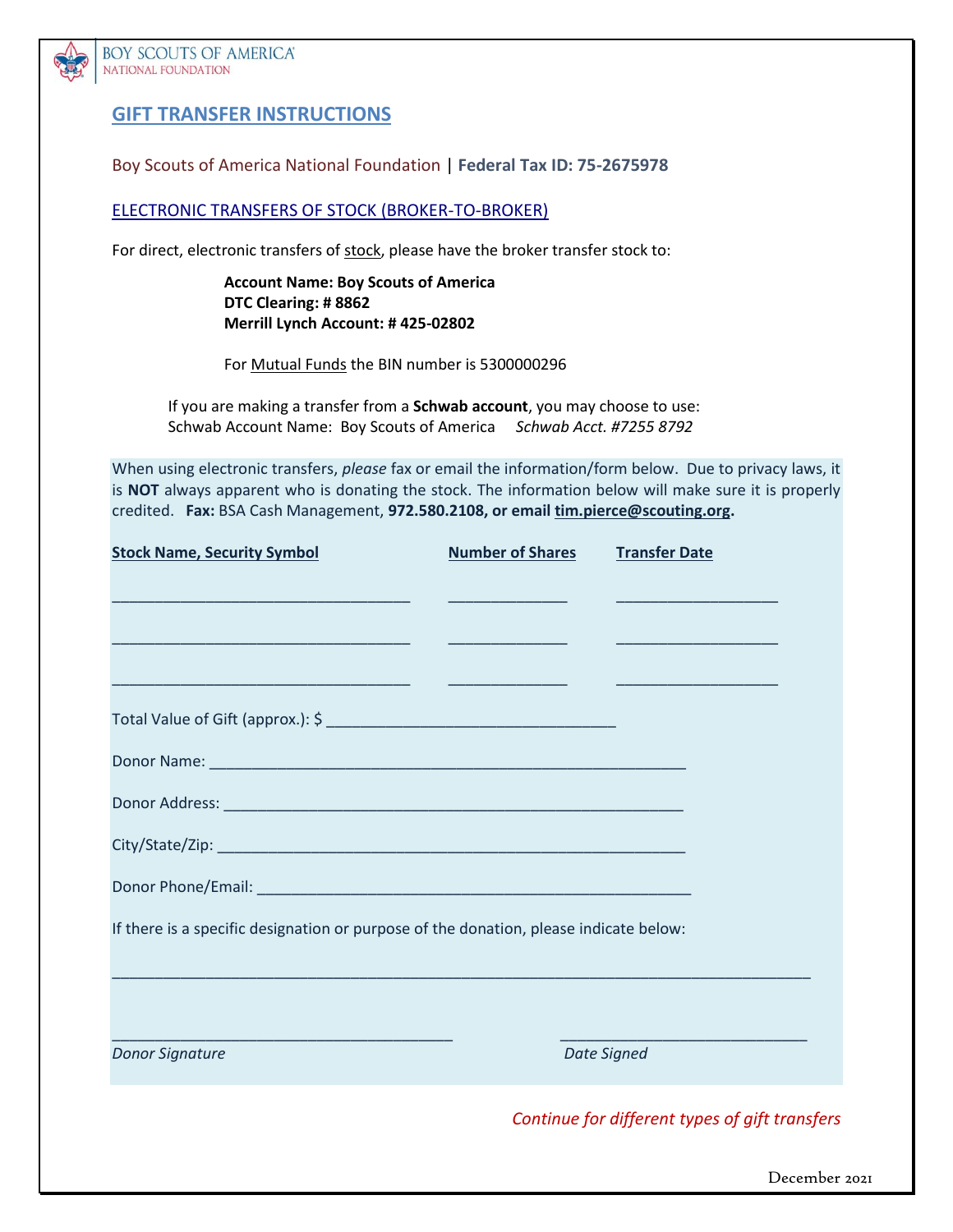

**BOY SCOUTS OF AMERICA®** NATIONAL FOUNDATION

### MAILING OF STOCK CERTIFICATES AND/OR CHECKS

Checks, money orders, and stock certificates should be sent to:

*Tim Pierce, Cash Management, S401 Boy Scouts of America National Foundation 1325 West Walnut Hill Lane Irving, Texas 75015-2079*

If you are sending actual stock certificates, we suggest sending unsigned stock certificates **and** properly signed stock powers in separate envelopes. Please include in the mailing a description as to the use/purpose of the funds (e.g., "to establish my new Donor Advised Fund.")

#### ELECTRONIC TRANSFER OF CASH/SALES PROCEEDS FROM STOCK

Electronic transfers of cash or sales proceeds from stock sold by your broker, should go to:

JP Morgan Chase – New York, NY Credit: Boy Scouts of America *ABA # 021000021* **Acct # 118687968**

When using electronic transfers, please fax or email a notice to Cash Management (email below), describing the transfer amount, the purpose for the funds, and the expected transfer date. **Fax:** BSA Cash Management, **972.580.2108, or email [tim.pierce@scouting.org.](mailto:tim.pierce@scouting.org)**

#### GIFT TRANSFERS TO FUND BSA GIFT ANNUITIES

If you are making a gift to fund a **gift annuity** with the Boy Scouts of America, there are different transfer instructions. For these gifts, please call **214.384.3247**, or email [Angela.Sanchez](mailto:Angela.Sanchez@scouting.org)@scouting.org.

#### TRANSFERS OF REAL ESTATE TO THE BSA FOUNDATION

Please request our packet of information covering real estate transfers to the BSA Foundation. This will include a basic questionnaire about the property, including environmental issues. To receive a copy, or if you have questions, contact us at **972. 580. 2219**, or [Patty.Bowman@scouting.org](mailto:Patty.Bowman@scouting.org).

> **Please discuss all gifts, gift methods, and options with your advisors. Please see page 3 if you are using a credit card for your gift.**